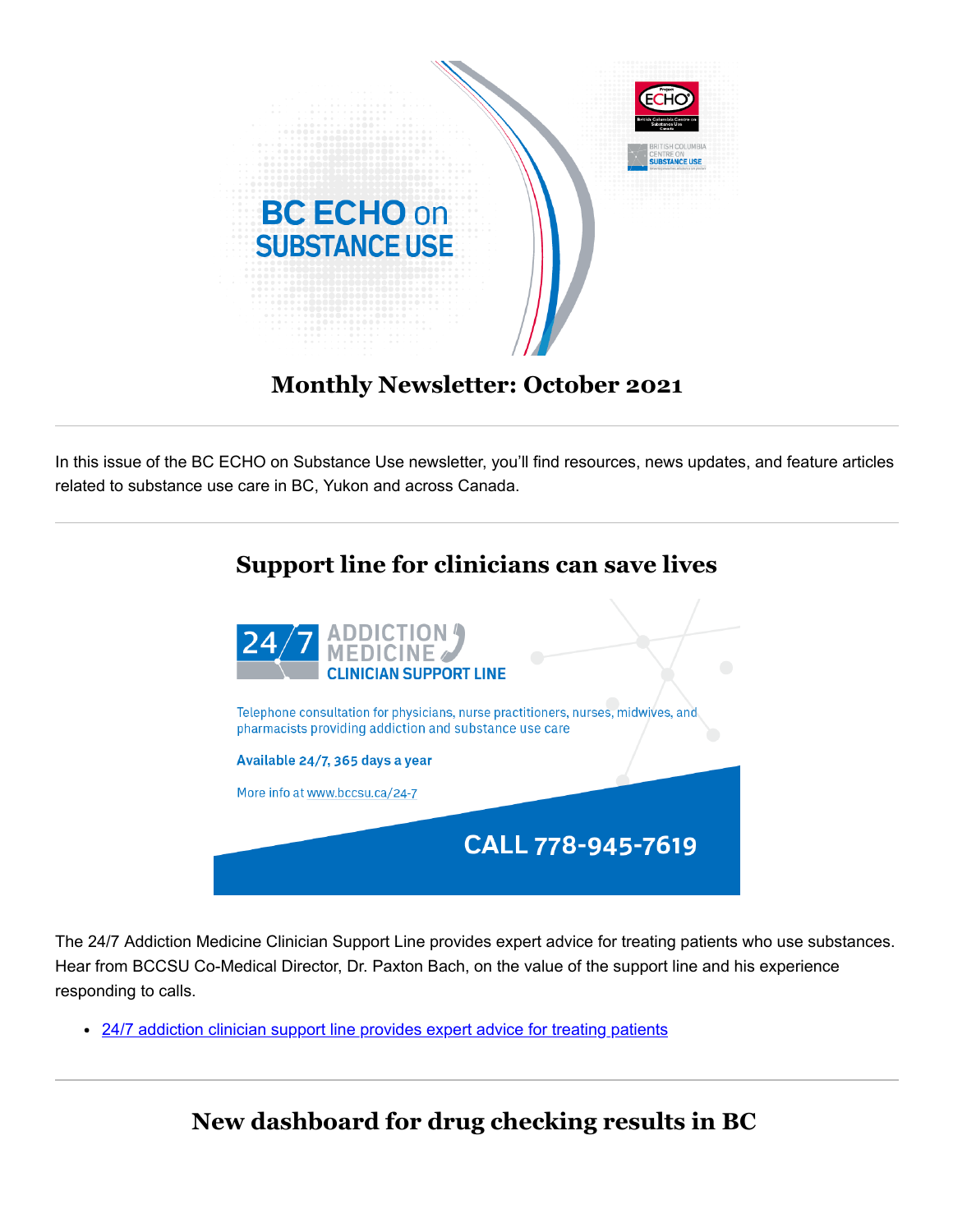

Drug checking empowers people who use drugs to make informed decisions about the substances they intend to use and helps provide public health with timely information about what is in the unregulated drug supply. Updated weekly, this dashboard is a new tool to view trends in the unregulated drug supply across the province.

• [Drug checking results in BC](https://cmtd1.com/c/443/983dfe1c3851c85c53c025f7a58080abfbcd273e61c8d97bc359d46982ca2fcc23f1f694ea285081)



The Addiction Practice Pod is a podcast for health care providers in BC and Yukon, providing clinical pearls on addiction and substance use care. We are excited to announce that our second season will be coming soon! The first episode, "Substance Use Care in Rural and Remote Contexts," drops on Friday October 29th.

Be sure to catch up on our first season on our website, or anywhere you listen to podcasts.

[Listen: Addiction Practice Pod, Season 1](https://cmtd1.com/c/443/983dfe1c3851c85c53c025f7a58080abfbcd273e61c8d97bede1ea3fbf8266cb23f1f694ea285081)

# **Addiction Practice Pod – new season coming soon!**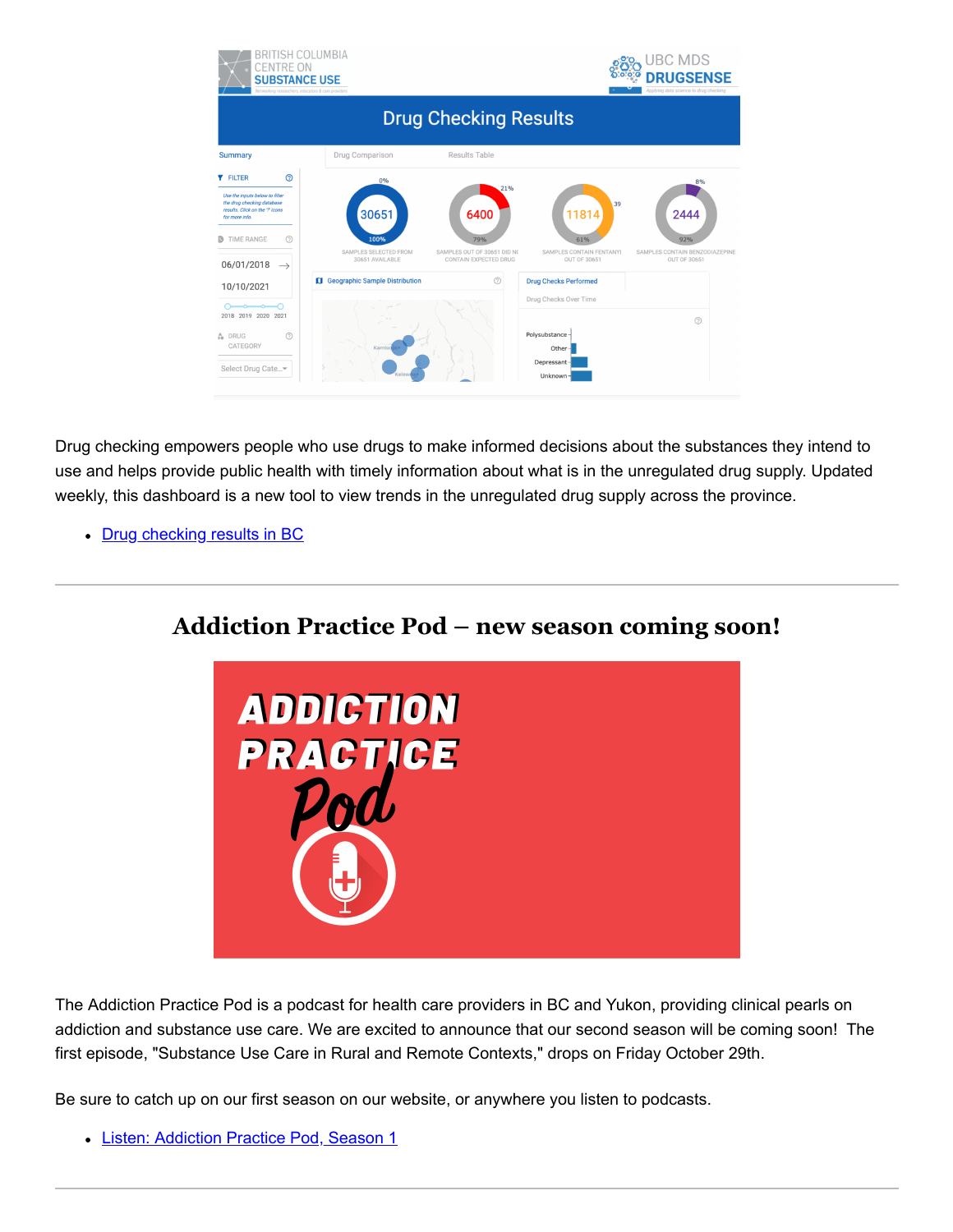# **BC ECHO on Substance Use programming**

## **Special iOAT session**

This session is meant for anyone currently providing or considering providing iOAT across Canada, and will offer training on operational iOAT guidance. Please note: CME credits are not offered for attending this session.

October 26, 9:00am - 10:30am: [Operationalizing injectable opioid agonist treatment \(iOAT\)](https://cmtd1.com/c/443/983dfe1c3851c85c53c025f7a58080abfbcd273e61c8d97b4b7a979871a054d423f1f694ea285081)

### **Regularly scheduled ECHO sessions will return later this fall**

- For new session dates and topics, stay tuned through these newsletters, or by visiting [https://bcechoonsubstanceuse.ca/#upcoming-sessions](https://cmtd1.com/c/443/983dfe1c3851c85c53c025f7a58080abfbcd273e61c8d97be09de747fe267cb823f1f694ea285081).
- Do you have a colleague interested in joining the community of practice? New members can register for the program anytime using the link above.

### **We want your cases!**

During the ECHO sessions, case presenters from diverse clinical backgrounds (e.g., family practice, nursing, pharmacy) have an *opportunity to receive guidance and recommendations on patient cases in their practice from addiction experts*. Presenting a case includes submitting a brief written case summary and joining an ECHO session to give a 5-minute de-identified overview of the case and questions for clinical consultation.

[To submit a de-identified patient case for a future ECHO session, providers are asked to fill out the case](https://cmtd1.com/c/443/983dfe1c3851c85c53c025f7a58080abfbcd273e61c8d97bbaca36d0df338a2e23f1f694ea285081) presentation form, or submit a brief paragraph to [BCECHOonsubstanceuse@bccsu.ubc.ca](mailto:BCECHOonsubstanceuse@bccsu.ubc.ca).

## **Additional resources for substance use care**

#### **Webinars:**

### **Substance Use and Addiction Lunch & Learn Series**

This free webinar series, hosted by UBC Health and the BCCSU, provides foundational knowledge about substance use and addiction. The series is geared towards health program instructors and preceptors from any discipline who supervise students, but anyone who might benefit from this resource is welcome and encouraged to attend. Join us on November 19th for the first in this series.

[November 19, 12:00 - 1:00pm:](https://cmtd1.com/c/443/983dfe1c3851c85c53c025f7a58080abfbcd273e61c8d97b6a4aba2651a0c01123f1f694ea285081) [Substance Use and Addiction 101](https://cmtd1.com/c/443/983dfe1c3851c85c53c025f7a58080abfbcd273e61c8d97b6a4aba2651a0c01123f1f694ea285081)

### **Think Twice! The (lack of) evidence for opioid analgesics to treat minor acute and chronic pain**

This webinar, put on by the UBC Innovation Support Unit, the BCCSU and the Therapeutics Initiative, aims to engage prescribers in a collaborative discussion related to prescribing opioids to opioid naive patients. Opioid-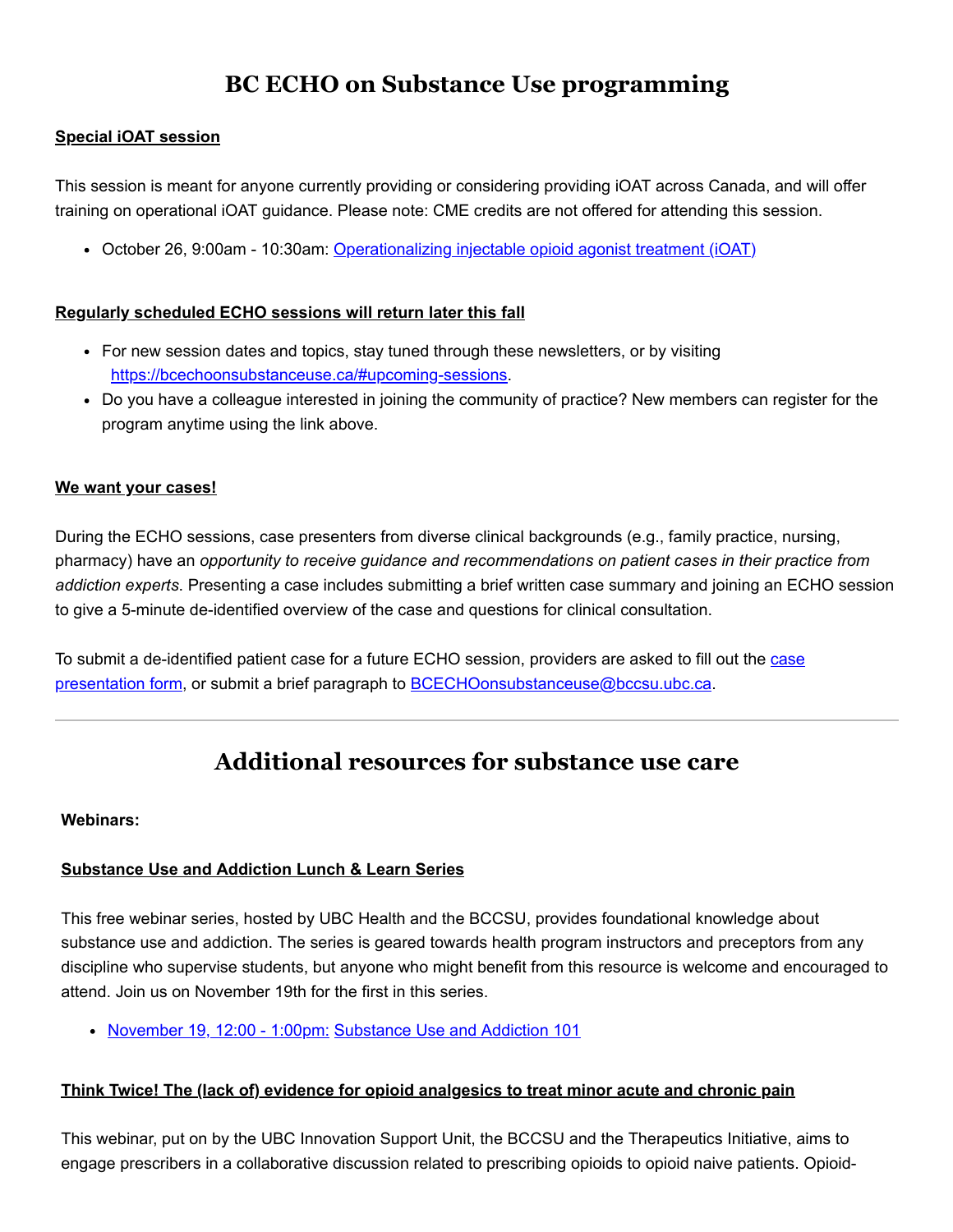sparing approaches in the context of primary care for non-cancer pain will be examined, and participants can receive CME credits.

• [November 24th at 12pm: Think Twice! The \(lack of\) evidence for opioid analgesics to treat minor acute and](https://cmtd1.com/c/443/983dfe1c3851c85c53c025f7a58080abfbcd273e61c8d97b647b55b034b6e63b23f1f694ea285081) chronic pain

### **Additional resources:**

#### **New prescription checklist for oral OAT**

This checklist provides reference information for filling out oral opioid agonist treatment (OAT) prescription forms in BC. Explanations and instructions are featured on this annotated form.

• [Prescription checklist for oral opioid agonist treatment \(OAT\)](https://cmtd1.com/c/443/983dfe1c3851c85c53c025f7a58080abfbcd273e61c8d97b452f7239853d5a4023f1f694ea285081)

#### *Bevel Up* **– "Lunch Box Sessions"**

Bevel Up is a 2007 documentary by acclaimed filmmaker Nettie Wild. The film follows street workers as they connect to people who use drugs and work in the sex trade. An associated series of "Lunch Box Sessions" have been developed to support clinical educators and students to deliver compassionate, effective health care to people who use substances. Lessons include questions and activities as well as short videos and footage from *Bevel Up*.

*Bevel Up* **–** ["Lunch Box Sessions"](https://cmtd1.com/c/443/983dfe1c3851c85c53c025f7a58080abfbcd273e61c8d97b3226f4719f3de39823f1f694ea285081)

# **News from BC and Yukon**

- [News \(from Island Health\): Temporary inhalation-focused overdose prevention service to open on Pandora](https://cmtd1.com/c/443/983dfe1c3851c85c53c025f7a58080abfbcd273e61c8d97b4f1c35da1f97f99a23f1f694ea285081) **Avenue in Victoria**
- [News \(from BCCSU\): Preliminary results from an evaluation of risk mitigation services amidst the dual crises](https://cmtd1.com/c/443/983dfe1c3851c85c53c025f7a58080abfbcd273e61c8d97bf80f7a420aeab67d23f1f694ea285081) of COVID-19 and overdose in Vancouver
- News (from CBC): [B.C. records 2nd highest number of monthly overdose deaths](https://cmtd1.com/c/443/983dfe1c3851c85c53c025f7a58080abfbcd273e61c8d97b2b61c025a81e8b3123f1f694ea285081)
- News (from CBC): [First of its kind take-home heroin program suspended and no one will say why](https://cmtd1.com/c/443/983dfe1c3851c85c53c025f7a58080abfbcd273e61c8d97b3f6f388424cfdbf123f1f694ea285081)
- News (from CBC): [Overdose survivor hopes to inspire others to seek help](https://cmtd1.com/c/443/983dfe1c3851c85c53c025f7a58080abfbcd273e61c8d97b4baa019b2d79866223f1f694ea285081)

## **News from across Canada**

• News (from CBC): [Toronto prepares to ask Health Canada to decriminalize illicit drug possession](https://cmtd1.com/c/443/983dfe1c3851c85c53c025f7a58080abfbcd273e61c8d97b2f09d87cd187794123f1f694ea285081)